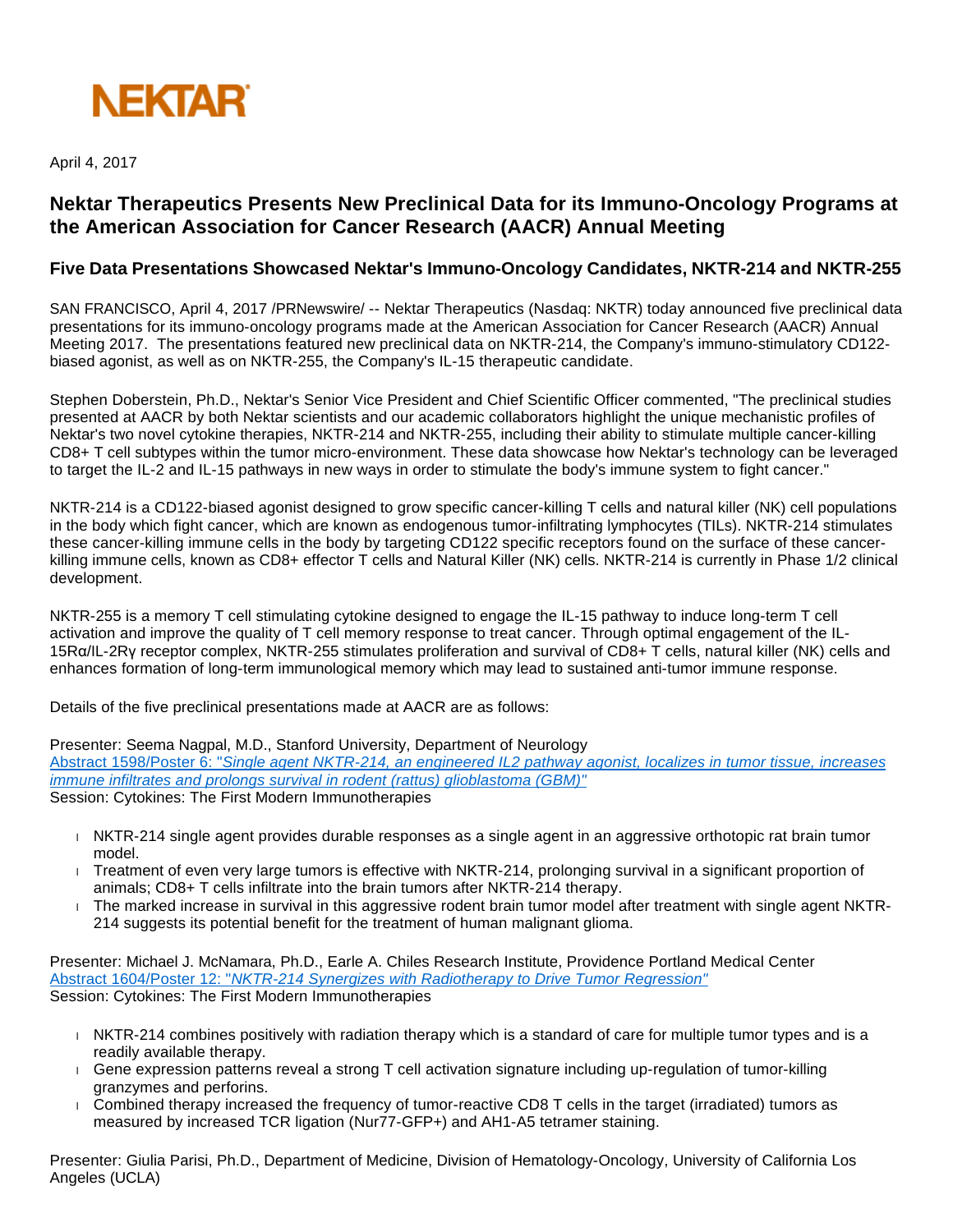Abstract 2671/Poster 30: "[Antitumor activity of NKTR-214 in combination with Adopted Cell Transfer \(ACT\) in an aggressive](http://www.nektar.com/application/files/6714/9110/3141/2017_AACR_NKTR-214_ABS_2671.pdf)  [murine melanoma](http://www.nektar.com/application/files/6714/9110/3141/2017_AACR_NKTR-214_ABS_2671.pdf)"

Session: Immune Response to Hematopoietic Tumors: New Development in Tumor Immunology

- NKTR-214 improves the antitumor activity of adoptive cellular therapy in an aggressive murine melanoma model.
- Treatment with NKTR-214 + ACT robustly mobilizes  $T$  cells into the tumor where they durably persist.
- The robust and long-lasting effect of NKTR-214 supports its potential use in combination with cell-based therapeutics.

#### Presenter: Samira Khalili, Ph.D., Nektar Therapeutics

Abstract 1617/Poster 25: "Mechanistic modeling of the pharmacokinetics, pharmacodynamics and receptor pharmacology [of NKTR-214: A kinetically-controlled CD122 agonist for cancer immunotherapy](http://www.nektar.com/application/files/4814/9110/3154/2017_AACR_NKTR-214_ABS_1617.pdf)" Session: Cytokines: The First Modern Immunotherapies

- NKTR-214 significantly favors occupancy at IL-2 receptor βγ compared to the IL-2 receptor αβγ.
- NKTR-214 delivers a controlled, sustained, and biased signal through the IL-2 receptor complex.

#### Presenter: Peiwen Kuo, Ph.D., Nektar Therapeutics

Abstract 1603/Poster 11: "[NKTR-255 engages the IL-15 pathway driving CD8 T cell survival and CD8 memory T cell](http://www.nektar.com/application/files/6214/9110/3120/2017_AACR_NKTR-255_ABS_1603.pdf)  [proliferation](http://www.nektar.com/application/files/6214/9110/3120/2017_AACR_NKTR-255_ABS_1603.pdf)"

Session: Cytokines: The First Modern Immunotherapies

- NKTR-255 induces multiple memory CD8+ T cell subtypes, including effector, central and stem memory populations.
- Single dose NKTR-255 results in sustained IL-15-mediated activity not achievable with conventional IL-15.
- NKTR-255 has single agent efficacy in the CT-26 lung metastatic model, demonstrating significant lung nodule inhibition.

### **About Nektar Therapeutics**

Nektar Therapeutics is a research-based development stage biopharmaceutical company whose mission is to discover and develop innovative medicines to address the unmet medical needs of patients. Our R&D pipeline of new investigational medicines includes treatments for cancer, auto-immune disease and chronic pain. We leverage Nektar's proprietary and proven chemistry platform in the discovery and design of our new therapeutic candidates. Nektar is headquartered in San Francisco, California, with additional operations in Huntsville, Alabama and Hyderabad, India. Further information about the company and its drug development programs and capabilities may be found online at [http://www.nektar.com.](http://www.nektar.com/)

#### **Cautionary Note Regarding Forward-Looking Statements**

This press release contains forward-looking statements which can be identified by words such as: "anticipate," "intend," "plan," "expect," "believe," "should," "may," "will" and similar references to future periods. Examples of forward-looking statements include, among others, statements we make regarding how the mechanistic profiles of NKTR-214 and NKTR-255 can be leveraged into a potential therapeutic benefit for cancer patients, the ability of preclinical results to predict clinical outcomes, and the future clinical development plans for NKTR-214 and NKTR-255. Forward-looking statements are neither historical facts nor assurances of future performance. Instead, they are based only on our current beliefs, expectations and assumptions regarding the future of our business, future plans and strategies, anticipated events and trends, the economy and other future conditions. Because forward-looking statements relate to the future, they are subject to inherent uncertainties, risks and changes in circumstances that are difficult to predict and many of which are outside of our control. Our actual results may differ materially from those indicated in the forward-looking statements. Therefore, you should not rely on any of these forward-looking statements. Important factors that could cause our actual results to differ materially from those indicated in the forward-looking statements include, among others: (i) clinical study outcomes, including Phase 1/2 clinical studies of NKTR-214, remain very unpredictable and it is possible that a clinical study could fail due to efficacy, safety or other important clinical findings; (ii) statements regarding the therapeutic potential of NKTR-255 are based on preclinical findings and observations and there are substantial risks that can unexpectedly occur for numerous reasons including negative findings obtained in future preclinical and clinical testing; (iii) scientific discovery of new medical breakthroughs is an inherently uncertain process and the future success of drug candidates such as NKTR-214 and NKTR-255 is therefore very uncertain and unpredictable and one or more research and development programs could fail; (iv) Nektar's patent applications for NKTR-214 and NKTR-255 may not issue in one or more jurisdictions, patents that have issued may not be enforceable, or additional intellectual property licenses from third parties may be required in the future; (v) the outcome of any existing or future intellectual property or other litigation related to Nektar's proprietary product candidates, including, without limitation, NKTR-214 and NKTR-255, is unpredictable and could have a material adverse effect on our business; and (vi) certain other important risks and uncertainties set forth in Nektar's Annual Report on Form 10-K for the year ended December 31, 2016 filed with the Securities and Exchange Commission on March 1, 2017. Any forward-looking statement made by us in this press release is based only on information currently available to us and speaks only as of the date on which it is made. We undertake no obligation to update any forward-looking statement,